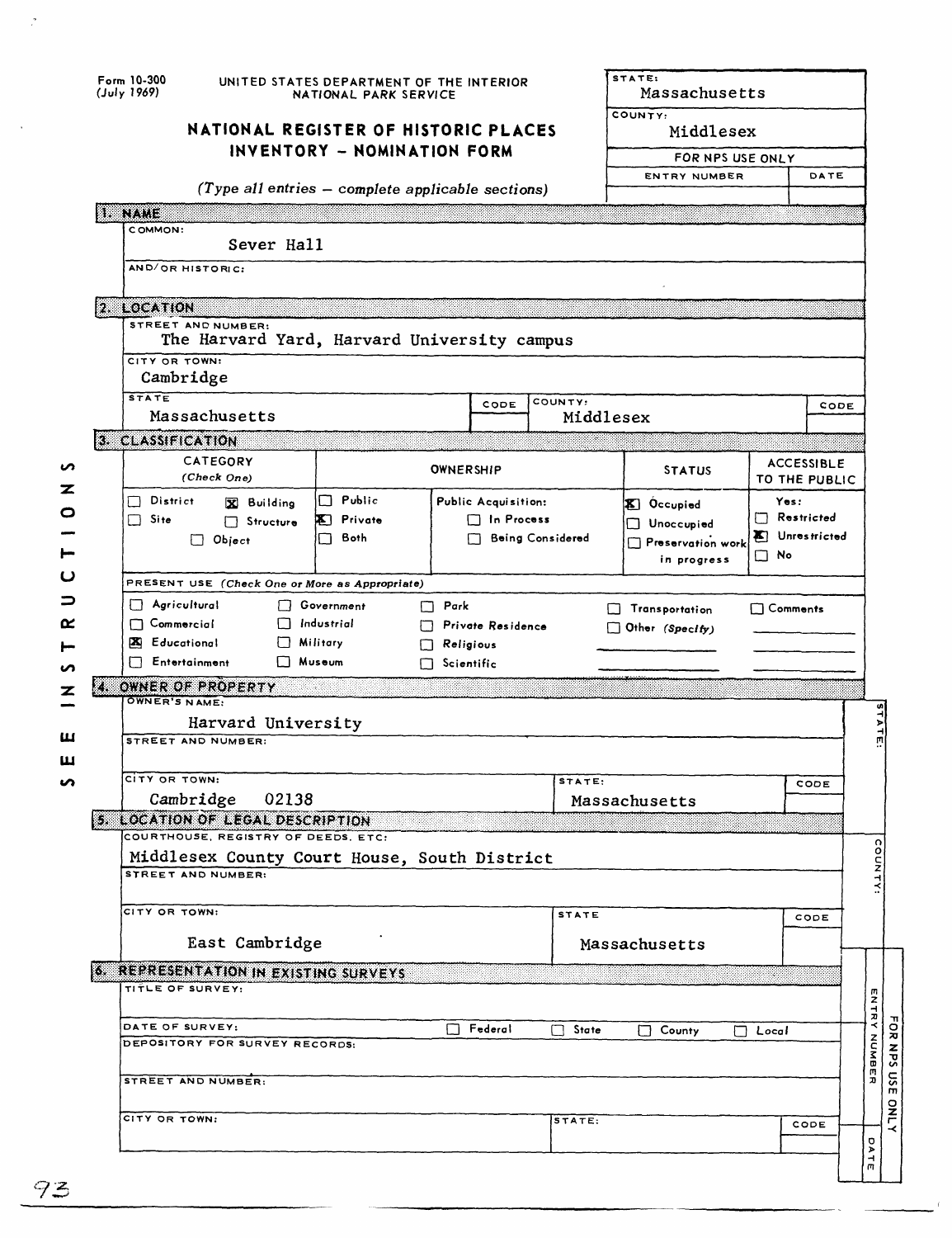| <b>7. DESCRIPTION</b>                                            |             |      |           |  |              |       |  |               |  |
|------------------------------------------------------------------|-------------|------|-----------|--|--------------|-------|--|---------------|--|
| <b>CONDITION</b>                                                 | (Check One) |      |           |  |              |       |  |               |  |
|                                                                  | Excellent   | Good | Fair      |  | Deteriorated | Ruins |  | Unexposed     |  |
|                                                                  |             |      |           |  | (Check One)  |       |  |               |  |
|                                                                  | X Altered   |      | Unaltered |  |              | Moved |  | Original Site |  |
| DESCRIBE THE PRESENT AND ORIGINAL (If known) PHYSICAL APPEARANCE |             |      |           |  |              |       |  |               |  |

Sever Hall is a three-and one-half-story, oblonged-shaped,

symmetrically-massed brick structure with a hipped roof, two large interior chimneys, and low twin towers on both long elevations. The building is 176 feet long and 75 feet deep. The walls are built of red brick, the foundations and trim are of Longmeadow stone, and the roofs are covered with red-orange tile.

The front (west) and rear (east) facades are divided into three wide bays by means of low twin cylindrical towers that are capped with steeply sloped roofs and have bay windows that continue upwards through the whole height of the walls. These four towers are the only really mediaeval element in the design. The windows on all four elevations are arranged in large groups or banks and their regular spacing provides the chief decorative interest of the composition. All windows have flat arches and molded brick mullions. Windows in the center bay of the west (front) elevation and at the corners have rounded corners cut in brownstone. Elsewhere these wedges of stone are unmolded. The promiment belt courses marking the levels of the second and third floors, and also of the cornice and its frieze, are executed in carved brick.

The center bay of the front (west) facade contains a large entrance comprised of a deeply-recessed low Syrian archway surrounded by moldings in cut brick. Above this central entranceway is a slightly projecting bay, two stories in height and suggesting a classical central pavilion, which is surmounted by a large pediment. The tympanum of the pediment and the panels set under the second and third story windows in the projecting bay are richly ornamented with floral patterns done in cut brick. The pediment is flanked by a pair of low wide dormers and by the large fluted brick interior chimneys.

The center bay of rear (east) elevation has a flat arched doorway which is topped by a broad triangular pediment. Above this, in the second story, is a slightly bulging broad and shallow bay supported on brick corbelling. Over the windows in this level is set a wide panel of cut brick richly decorated in floral pattern. In the roof above and occupying almost the entire width of the central bay, is a very long low dormer which effectively echoes in design the long low proportions of the whole building.

The interior has a cross hall plan on each floor and is divided into plainly finished class rooms and recitation rooms. Sever Hall is in good condition, still used for class room purpose, and is open to visitors.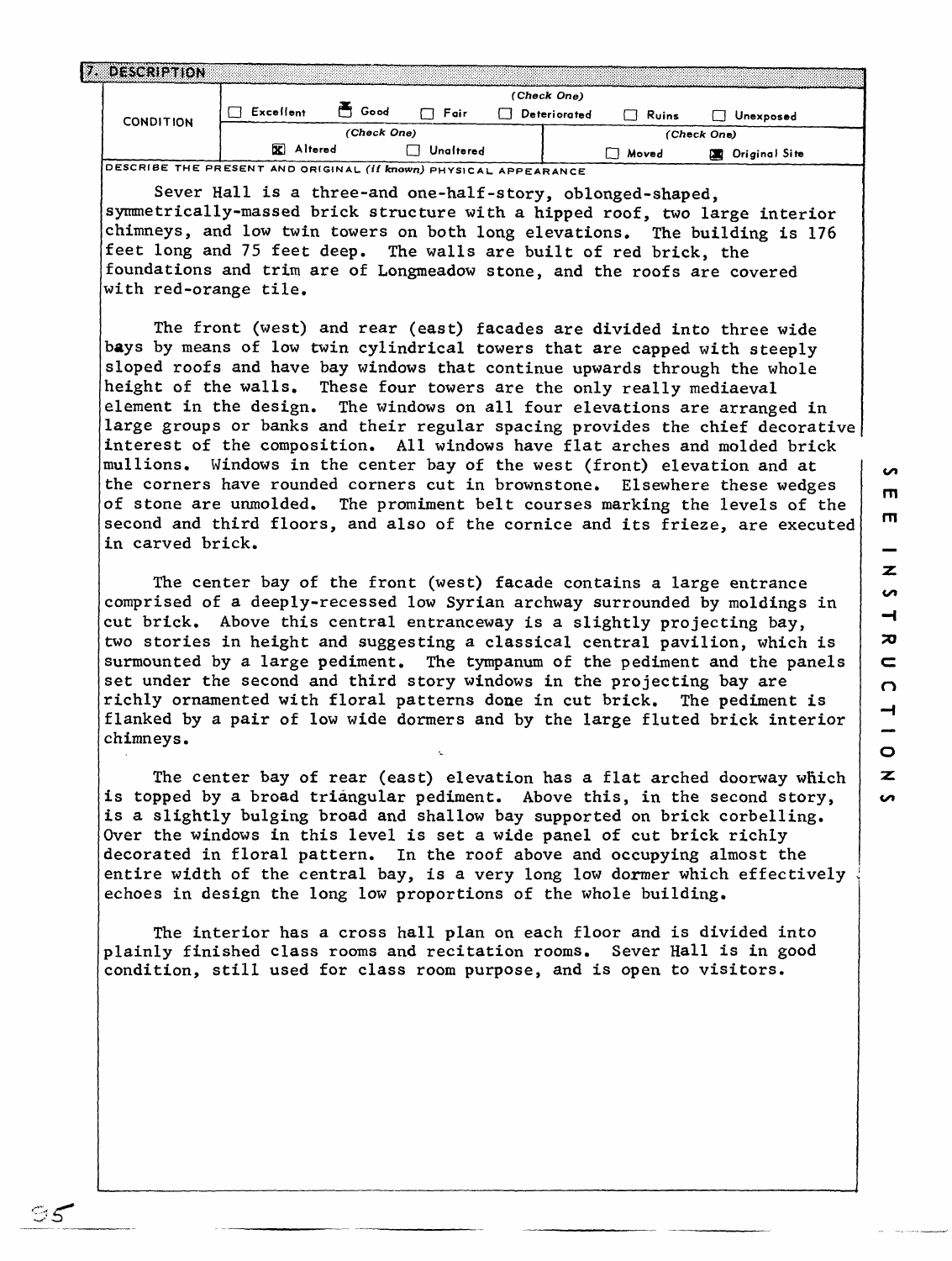| PERIOD (Check One or More as Appropriate)                |                  |                    |                 |
|----------------------------------------------------------|------------------|--------------------|-----------------|
| Pre-Columbian<br>П                                       | 16th Century     | 18th Century       | 20th Century    |
| 15th Century                                             | 17th Century     | 19th Century<br>X. |                 |
| SPECIFIC DATES) (If Applicable and Known)                | 1878-80          |                    |                 |
| AREAS OF SIGNIFICANCE (Check One or More as Appropriate) |                  |                    |                 |
| Abor iginol                                              | Education        | Political<br>П     | Urban Planning  |
| $\Box$ Prehistoric                                       | Engineering      | Religion/Phi.<br>П | Other (Specify) |
| $\Box$ Historic                                          | <b>Industry</b>  | losophy            |                 |
| Agriculture                                              | Invention        | Science<br>П       |                 |
| x<br>Architecture                                        | Landscape        | Sculpture          |                 |
| Art                                                      | Architecture     | Social/Humon-      |                 |
| Commerce                                                 | Literature<br>ΙI | itarian            |                 |
| Communications                                           | Military<br>1 I  | Theater            |                 |
| Conservation                                             | Music<br>I I     | Transportation     |                 |

Designed by Henry Hobson Richardson and erected in 1878-1880 as a classroom building, Sever Hall is masterpiece built in the mature Richardsonian Romanesque style. "This is without question one of Richardson's greatest worksof architecture," the architectural historian Henry-Russell Hitchcock has written. "It is, moreover, an almost unique masterpiece of the incredibly difficult art of building in harmony with the fine work of the past and yet creating a new style for a new day." (The Architecture of H. H. Richardson and His Times) (Hamden, Conn., 1961),

191.

## History

Commissioned by Harvard University in October, 1878, the plans for Sever Hall were prepared by Henry H. Richardson of Boston; the classroom building was completed in 1880. In this design Richardson abandoned the rock-faced granite and brownstone of his previous buildings and adopted the common red brick that had been used in the nearby 18th century structures standing in the Harvard Yard, He also even imitated the plain oblong and symmetrical masses of these Georgian and Federal period buildings in a successful effort to blend his new-styled edifice with this fine architecture of the past. Little-altered, Sever Hall still functions as a classroom building.

**S**  $\mathbf{z}$  $\bullet$ ⊢ u  $\Rightarrow$ Œ.  $\blacksquare$ S.  $\overline{z}$ **LU LJ CO**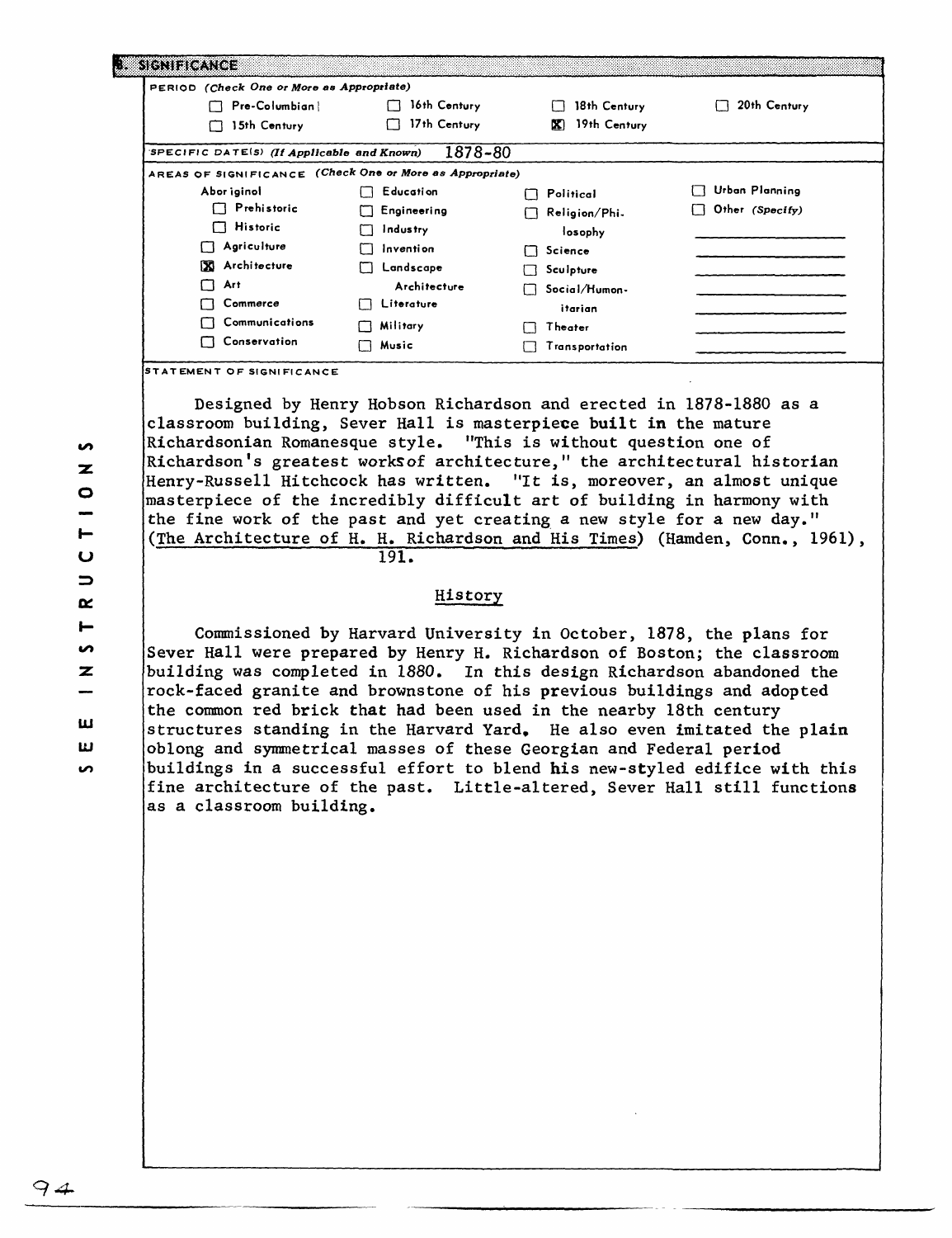|                                                                                                                                                                                                                                | 9. MAJOR BIBLIOGRAPHICAL REFERENCES                                                |          |  |           |           |                                                                              |         |                                                               |                                         |                |                                                                                                         |                                       |      |
|--------------------------------------------------------------------------------------------------------------------------------------------------------------------------------------------------------------------------------|------------------------------------------------------------------------------------|----------|--|-----------|-----------|------------------------------------------------------------------------------|---------|---------------------------------------------------------------|-----------------------------------------|----------------|---------------------------------------------------------------------------------------------------------|---------------------------------------|------|
|                                                                                                                                                                                                                                | Henry-Russell Hitchcock, Architecture, Nineteenth and Twentieth Centuries          |          |  |           |           |                                                                              |         | (Boston, 1963), 224.                                          |                                         |                |                                                                                                         |                                       |      |
|                                                                                                                                                                                                                                | Thomas E. Tallmadge, The Story of Architecture in American (New York, 1936)        |          |  | 175.      |           |                                                                              |         |                                                               |                                         |                |                                                                                                         |                                       |      |
|                                                                                                                                                                                                                                | Massachusetts, A Guide to Its Places and People (American Guide Series)            |          |  |           |           | (Boston, 1937), 197.                                                         |         |                                                               |                                         |                |                                                                                                         |                                       |      |
|                                                                                                                                                                                                                                | <b>10. GEOGRAPHICAL DATA</b>                                                       |          |  |           |           |                                                                              |         |                                                               |                                         |                |                                                                                                         |                                       |      |
|                                                                                                                                                                                                                                | LATITUDE AND LONGITUDE COORDINATES<br>DEFINING A RECTANGLE LOCATING THE PROPERTY   |          |  |           |           |                                                                              | o<br>R  |                                                               |                                         |                | LATITUDE AND LONGITUDE COORDINATES<br>DEFINING THE CENTER POINT OF A PROPERTY<br>OF LESS THAN TEN ACRES |                                       |      |
| <b>CORNER</b>                                                                                                                                                                                                                  |                                                                                    | LATITUDE |  |           | LONGITUDE |                                                                              |         |                                                               | LATITUDE                                |                |                                                                                                         | <b>LONGITUDE</b>                      |      |
| NW                                                                                                                                                                                                                             | Degrees Minutes Seconds   Degrees Minutes Seconds<br>۰<br>$\bullet$                |          |  | ۰         |           |                                                                              |         | 42°                                                           | Degrees Minutes Seconds  <br>$22 \cdot$ | $27 -$         | 71.                                                                                                     | Degrees Minutes Seconds<br>$06 \cdot$ | 58•  |
| NE.<br>SE                                                                                                                                                                                                                      | ۰                                                                                  |          |  | $\bullet$ |           | n                                                                            |         |                                                               |                                         |                |                                                                                                         |                                       |      |
| <b>SW</b>                                                                                                                                                                                                                      | ۰<br>APPROXIMATE ACREAGE OF NOMINATED PROPERTY:                                    |          |  | $\bullet$ |           |                                                                              |         |                                                               |                                         |                |                                                                                                         |                                       |      |
|                                                                                                                                                                                                                                | LIST ALL STATES AND COUNTIES FOR PROPERTIES OVERLAPPING STATE OR COUNTY BOUNDARIES |          |  |           |           |                                                                              |         |                                                               | acre                                    |                |                                                                                                         |                                       | n    |
| STATE:                                                                                                                                                                                                                         |                                                                                    |          |  |           |           | CODE                                                                         |         | COUNTY                                                        |                                         | m<br>CODE<br>m |                                                                                                         |                                       |      |
| STATE:                                                                                                                                                                                                                         |                                                                                    |          |  |           | CODE      |                                                                              | COUNTY: | CODE                                                          |                                         |                |                                                                                                         |                                       |      |
| STATE:<br>CODE                                                                                                                                                                                                                 |                                                                                    |          |  |           |           |                                                                              | COUNTY: |                                                               |                                         |                |                                                                                                         | z<br>CODE<br>n                        |      |
| STATE:<br>CODE                                                                                                                                                                                                                 |                                                                                    |          |  |           |           |                                                                              |         | COUNTY:                                                       |                                         |                |                                                                                                         |                                       | CODE |
|                                                                                                                                                                                                                                | <b>III. FORM PREPARED BY</b>                                                       |          |  |           |           |                                                                              |         |                                                               |                                         |                |                                                                                                         |                                       | ᅍ    |
|                                                                                                                                                                                                                                | NAME AND TITLE:                                                                    |          |  |           |           |                                                                              |         |                                                               |                                         |                |                                                                                                         |                                       | c    |
|                                                                                                                                                                                                                                | Charles W. Snell, Survey Historian                                                 |          |  |           |           |                                                                              |         |                                                               |                                         |                |                                                                                                         |                                       | O    |
|                                                                                                                                                                                                                                | ORGANIZATION Division of History, Office of Archeology and                         |          |  |           |           |                                                                              |         |                                                               |                                         |                | DATE                                                                                                    |                                       |      |
|                                                                                                                                                                                                                                | Historic Preservation, National Park Service<br>STREET AND NUMBER:                 |          |  |           |           |                                                                              |         |                                                               |                                         |                |                                                                                                         | 7/9/70                                | o    |
| CITY OR TOWN:                                                                                                                                                                                                                  | 801 19th Street, N. W.                                                             |          |  |           |           |                                                                              |         |                                                               |                                         |                |                                                                                                         |                                       | z    |
|                                                                                                                                                                                                                                | Washington                                                                         |          |  |           |           |                                                                              |         | STATE                                                         | CODE<br>ທ                               |                |                                                                                                         |                                       |      |
|                                                                                                                                                                                                                                | 12 STATE LIAISON OFFICER CERTIFICATION                                             |          |  |           |           |                                                                              |         | $D_{\bullet}$ $C_{\bullet}$<br>NATIONAL REGISTER VERIFICATION |                                         |                |                                                                                                         |                                       |      |
|                                                                                                                                                                                                                                |                                                                                    |          |  |           |           |                                                                              |         |                                                               |                                         |                |                                                                                                         |                                       |      |
| As the designated State Liaison Officer for the Na-<br>tional Historic Preservation Act of 1966 (Public Law<br>89-665). I hereby nominate this property for inclusion<br>in the National Register and certify that it has been |                                                                                    |          |  |           |           | I hereby certify that this property is included in the<br>National Register. |         |                                                               |                                         |                |                                                                                                         |                                       |      |
| evaluated according to the criteria and procedures set<br>forth by the National Park Service. The recommended<br>level of significance of this nomination is:<br>State $\Box$<br>$Local \Box$<br>National $\Box$               |                                                                                    |          |  |           |           | Chief, Office of Archeology and Historic Preservation                        |         |                                                               |                                         |                |                                                                                                         |                                       |      |
|                                                                                                                                                                                                                                |                                                                                    |          |  |           | ATTEST:   |                                                                              |         |                                                               |                                         |                |                                                                                                         |                                       |      |
|                                                                                                                                                                                                                                |                                                                                    |          |  |           |           |                                                                              |         |                                                               |                                         |                | Keeper of The National Register                                                                         |                                       |      |
| Date                                                                                                                                                                                                                           |                                                                                    |          |  |           |           |                                                                              |         |                                                               |                                         |                |                                                                                                         |                                       |      |
|                                                                                                                                                                                                                                |                                                                                    |          |  |           |           |                                                                              |         |                                                               |                                         |                |                                                                                                         |                                       |      |